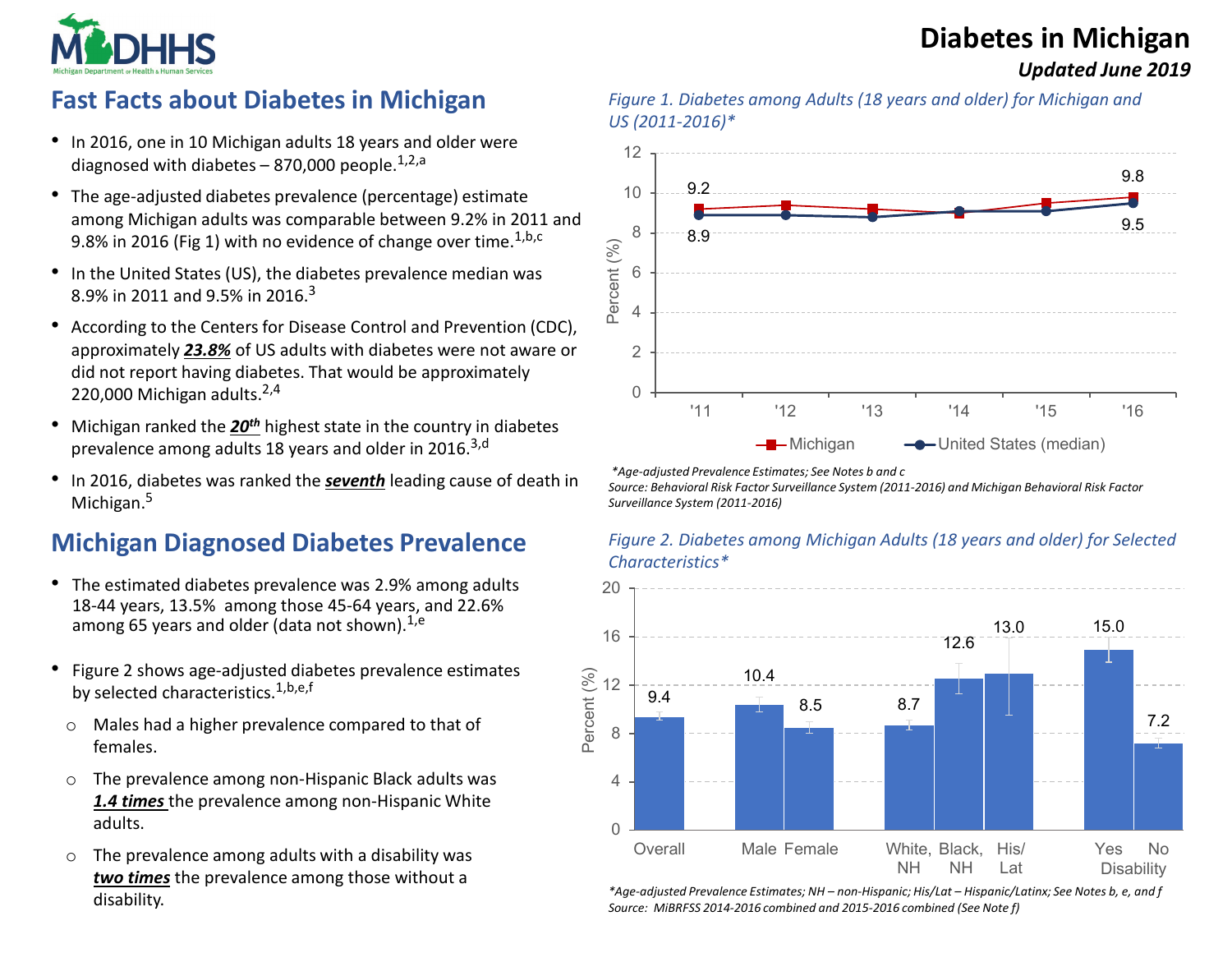### **Diabetes-Related Complications**

- Among Michigan adults 18 years and older, there were 302,003 hospitalizations with any mention of diabetes in 2016. $6,8$
- In 2016, there were 2,681 deaths where diabetes was listed as the leading cause of death.5
- Among adult hospitalizations, where diabetes was the secondary diagnosis, 11,804 were stroke-related, and 62,310 were cardiovascular disease-related in 2016. $6.8$
- In 2014, there were 2,081 lower-extremity amputation procedures for Michigan patients with diabetes as a primary diagnosis.  $6,8$
- In 2015, 15.3% of Michigan adults with diabetes reported ever being told that they had diabetes-related retinopathy. $1$
- In 2015, 36.1% of Michigan adults who reported having end-stage renal disease (ESRD) also had diabetes (Fig 3). In addition, there were 156.0 new ESRD cases per 1,000,000 persons with diabetes in 2015.7

## **Comorbidities & Controllable Factors**

- Table 1 provides age-adjusted comorbidity prevalence estimates, as well as estimates for controllable factor estimates by those with and without diabetes.<sup>1,b,e,h</sup>
	- o The prevalences of high blood pressure and obesity among those with diabetes were nearly *two times* the prevalence among those without diabetes.
	- o The prevalence of high cholesterol among those with diabetes was *1.8 times* the prevalence among those without diabetes.

## **Self- Management**

• Adults with diagnosed diabetes reported practicing self-management behavior: 88.2% had an annual check-up, 91.3% reported taking their high blood pressure medication in the past year, and 97.3% reported ever having a cholesterol screening.<sup>1,h</sup>



*Source: US Renal Data System (2015)*

*Table 1. Comorbidities and Controllable Factors among Michigan Adults (18 years and older) by Diabetes Status\**

| <b>Comorbidity/Factor</b>  | <b>Diabetes</b>    | <b>No Diabetes</b> |
|----------------------------|--------------------|--------------------|
| <b>Current Smoker</b>      | 20.3% (16.4, 24.9) | 22.0% (21.3, 22.8) |
| <b>High Blood Pressure</b> | 53.5% (48.6,58.2)  | 28.5% (27.7, 29.3) |
| <b>High Cholesterol</b>    | 55.9% (50.5, 61.1) | 30.5% (29.6, 31.5) |
| <b>No Exercise</b>         | 36.2% (34.0, 38.2) | 23.8% (23.1, 24.5) |
| <b>Obese</b>               | 56.4% (54.3, 58.5) | 28.1% (27.4, 28.9) |

*95% Confidence Interval in parentheses*

*\*Age-adjusted Prevalence Estimates* 

*Source: MiBRFSS 2014-2016 combined; MiBRFSS 2013 and 2015 combined (See Note h)*

*For more information about diabetes prevention and diabetes selfmanagement programs, visit [www.cdc.gov/diabetes/prevention](http://www.cdc.gov/diabetes/prevention)* and *[www.michigan.gov/diabetes.](http://www.michigan.gov/diabetes)*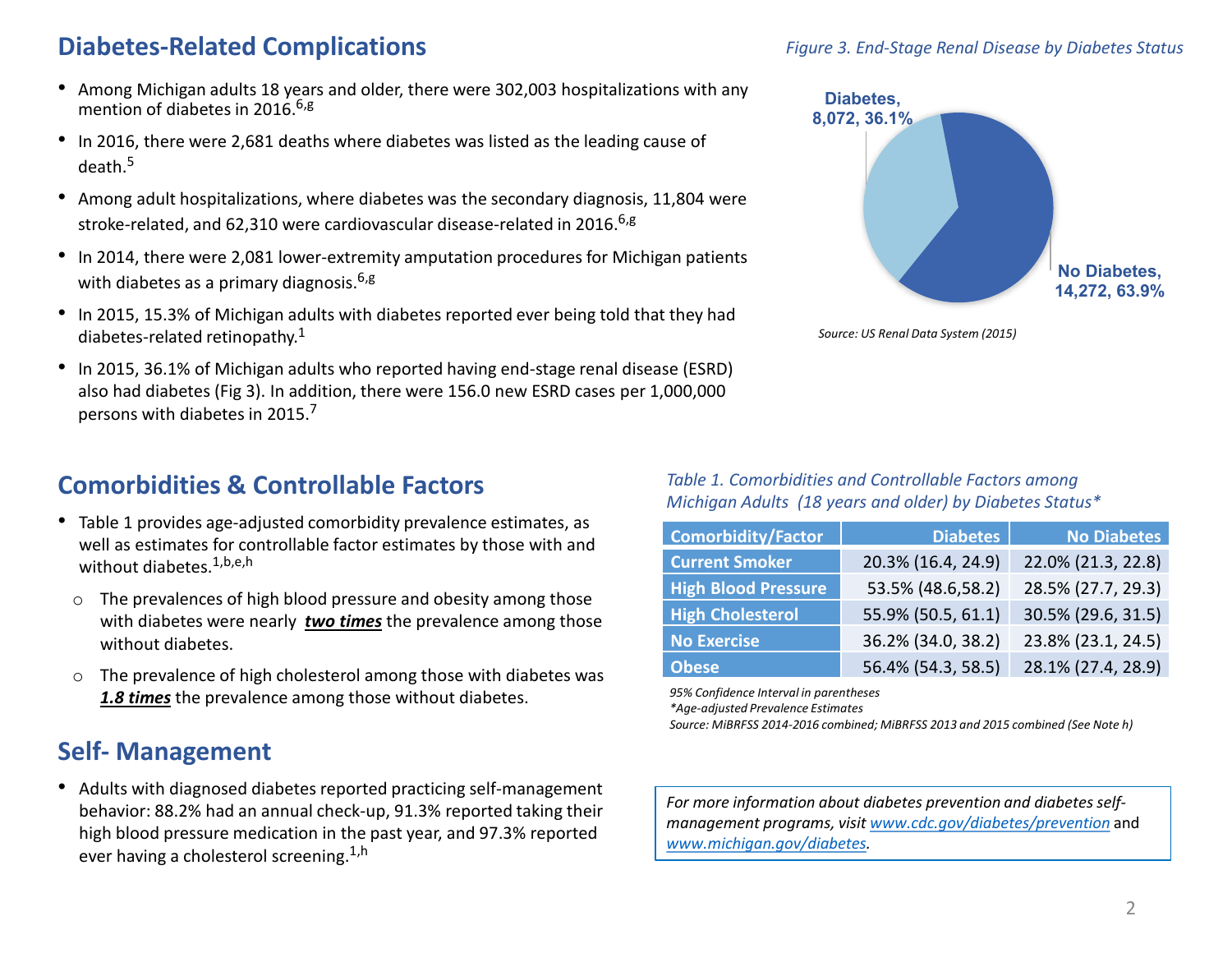#### **Notes**

- a. The number of Michigan adults 18 years and older with diagnosed diabetes was estimated using the unadjusted prevalence estimate (11.2%) based on 2016 Michigan Behavioral Risk Factor Surveillance System (MiBRFSS) and the bridge-race method population estimate for 2016. Rounded to 100s.
- b. Reported age-adjusted prevalence estimates were adjusted to the 2000 US Standard Population using seven age groups (18–24, 25–34, 35-44, 45- 54, 55-64, 65-75, and 75+ years).
- c. Orthogonal polynomial trend analysis was conducted on 2011 to 2016 MiBRFSS data. There was no evidence of a linear or quadratic change in the estimated diabetes prevalence over the six years, p value of < 0.05.
- d. State rankings were based on age-adjusted diabetes prevalence estimates from 2016.
- e. Statistically significant differences between estimates reported when the 95% confidence intervals of the estimates did not overlap (e.g., diabetes prevalence estimates among non-Hispanic Black and non-Hispanic White adults).
- f. In 2015, the Centers for Disease Control and Prevention changed the disability definition based on five questions. Adult respondents (18 years and older) were classified as having a disability if they answered "yes" to at least one of the following: a visual impairment, deaf or difficulty hearing, difficulty concentrating, remembering, or making decisions, difficulty walking or climbing stairs, difficulty dressing or bathing, or difficulty doing errands alone.
- g. Hospitalizations were defined using ICD-10-CM diagnosis codes. Diabetes as primary diagnosis was principal diagnosis codes E10, E11, and E13, diabetes as secondary diagnosis was any listing, other than principal, with codes E10, E11, and E13, and diabetes any mention was any listing with diagnosis codes E10, E11, and E13. Stroke-related hospitalization was stroke as primary diagnosis listed as principal diagnosis I60-I69. Cardiovascular related hospitalization was cardiovascular disease as primary diagnosis listed as principal diagnosis I series excluding hypertension and hypertensive disease (I10-I15) and diabetes as secondary diagnosis. Lower-extremity amputation was a medical procedure using ICD-9-CM procedure codes (84.10-84.19) and diabetes as primary diagnosis using principal ICD-9-CM diagnosis code (250.xxx).
- h. MiBRFSS data from 2013 and 2015 were combined to determine estimated prevalence of high blood pressure, taking high blood pressure medication, high cholesterol, and cholesterol screening.